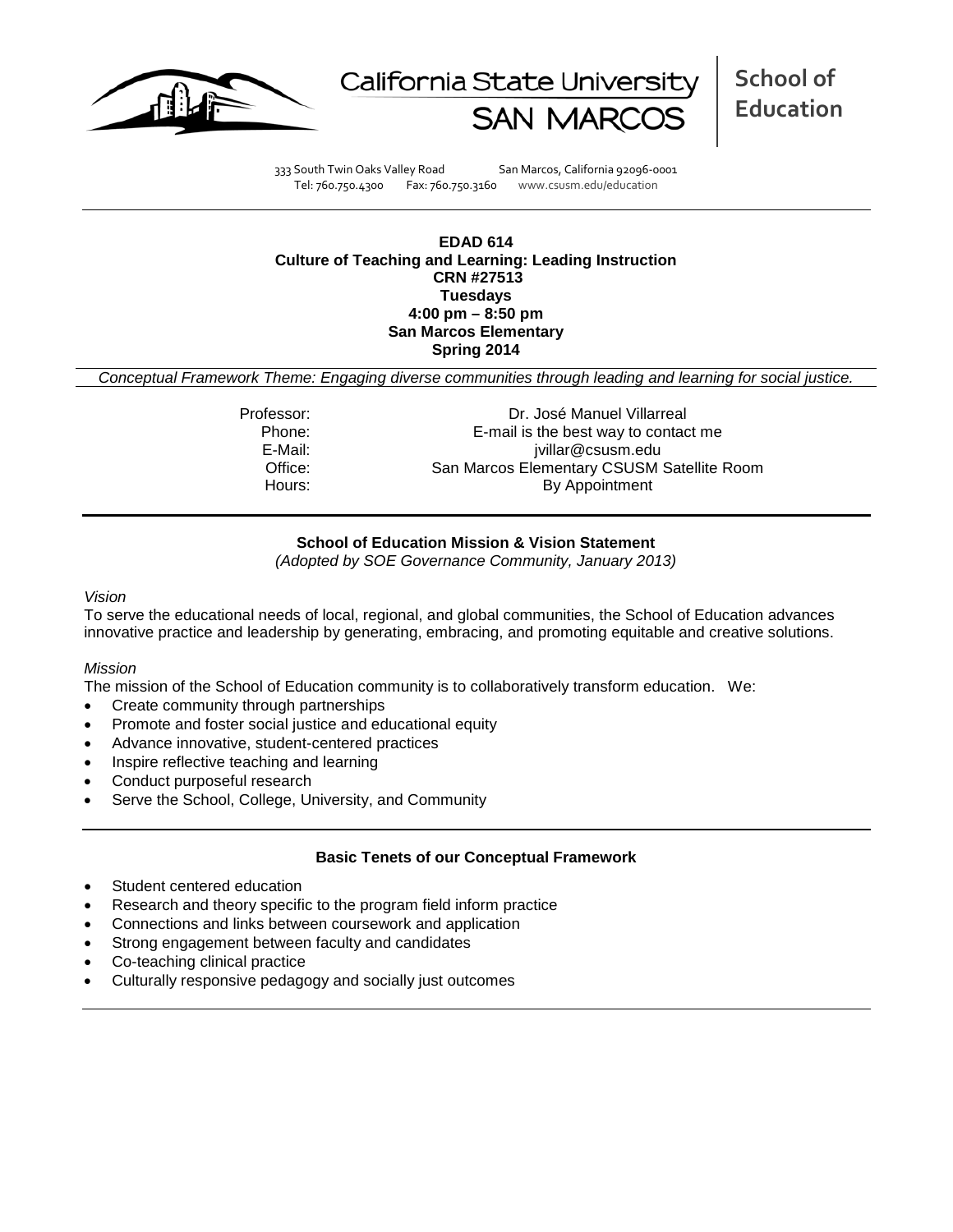## **COURSE DESCRIPTION**

Candidates learn to facilitate the development, articulation, and implementation of a shared vision of teaching and learning supported by the school community. Coursework focuses on pedagogical approaches, implementation of state adopted academic content standards, frameworks, and instructional materials.

## **Course Prerequisites**

Admissions into program, May not be taken for credit by students who have received credit for EDAD 632. Enrollment restricted to students who have obtained consent of Program Coordinator.

### **Course Objectives**

A school administrator is an educational leader who promotes the success of all students by:

**Standard 1:** Facilitating the development, articulation, implementation, and stewardship of a vision of learning that is shared and supported by the school community.

- Communicate the shared vision so the entire school community understands and acts on the school's mission to become a standards-based education system.
- Use the influence of diversity to improve teaching and learning.

**Standard 2:** Advocating, nurturing, and sustaining a school culture and instructional program conducive to student learning and staff professional growth.

- Shape a culture in which high expectations are the norm for each student as evident in rigorous academic work.
- Facilitate the use of a variety of appropriate content-based learning materials and learning strategies that recognize students as active learners, value reflection and inquiry, emphasize the quality versus the amount of student application and performance, and utilize appropriate and effective technology.
- Guide and support the long-term professional development of all staff consistent with the ongoing effort to improve the learning of all students relative to the content standards.
- Provide opportunities for all members of the school community to develop and use skills in collaboration, distributed leadership, and shared responsibility.
- Create an accountability system grounded in standards-based teaching and learning.
- Utilize multiple assessments to evaluate student learning in an ongoing process focused on improving the academic performance of each student.

**Standard 3:** Ensuring management of the organization, operations, and resources for a safe, efficient, and effective learning environment.

- Sustain safe, efficient, clean, well-maintained, and productive school environment that nurtures student learning and supports the professional growth of teachers and support staff.
- Establish school structures and processes that support student learning.
- Monitor and evaluate the program and staff.

### **Standard 4**

Collaborating with families and community members, responding to diverse community interests and needs, and mobilizing community resources.

- Recognize and respect the goals and aspirations of diverse family and community groups.
- Treat diverse community stakeholder groups with fairness and respect.
- Support the equitable success of all students and all subgroups of students by mobilizing and leveraging community support services.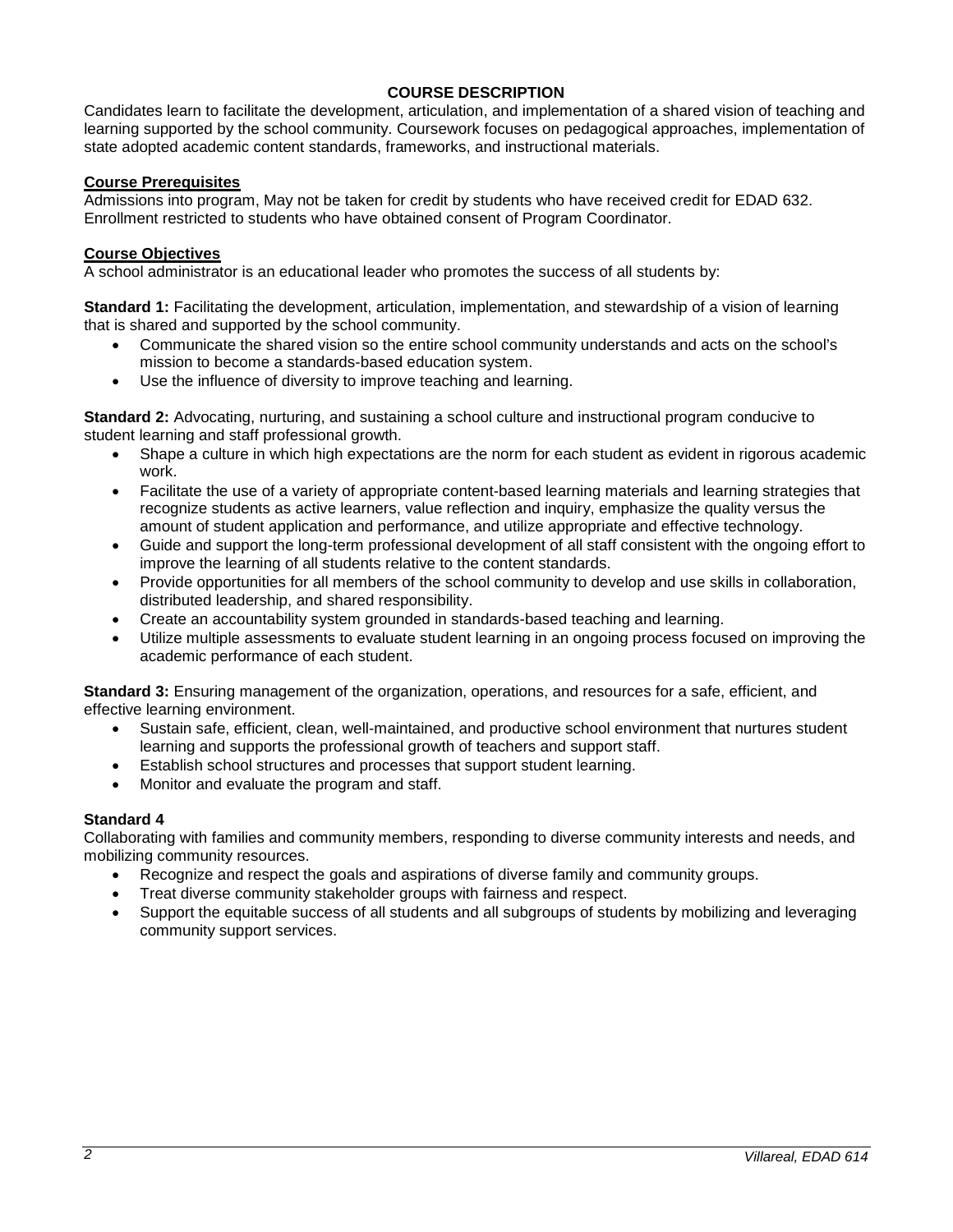**Standard 5:** Modeling a personal code of ethics and developing professional leadership capacity.

- Model personal and professional ethics, integrity, justice, and fairness, and expect the same behaviors from others.
- Use the influence of office to enhance the educational program, not personal gain.
- Make and communicate decisions based upon relevant data and research about effective teaching and learning, leadership, management practices, and equity.
- Demonstrate knowledge of the standards-based curriculum and the ability to integrate and articulate programs throughout the grades.
- Reflect on personal leadership practices and recognize their impact and influence on the performance of others.
- Engage in professional and personal development.
- Encourage and inspire others to higher levels of performance, commitment, and motivation.
- Sustain personal motivation, commitment, energy, and health by balancing professional and personal responsibilities.

**Standard 6:** Understanding, responding to, and influencing the larger political, social, economic, legal, and cultural context.

- Work with the governing board and district and local leaders to influence policies that benefit students and support the improvement of teaching and learning.
- Ensure that the school operates consistently within the parameters of federal, state, and local laws, policies, regulations, and statutory requirements.
- View oneself as a leader of a team and also as a member of a larger team.
- Open the school to the public and welcome and facilitate constructive conversations about how to improve student learning and achievement.

## **Required Texts**

#### **REQUIRED**

Hattie, J., (2008). Visible Learning: A Synthesis of Over 800 Meta-Analyses Relating to Achievement. Routledge. **ISBN-10:** 0415476186 **| ISBN-13:** 978-0415476188

McTighe and Wiggins, (2011). The Understanding by Design Guide to Creating High-Quality Units. Heinle. ELT; ISBN-10: **1416611495** ISBN-13: **978-1416611493**

Wiggins, G.P. & McTighe, J. (2007). *Schooling by design: Mission, action, and achievement,* Association for Supervision & Curriculum Development, first edition ISBN-10: **1416605800** ISBN-13: **978-1416605805**

City, E.A., Elmore, R.F., Fiarman, S.E., & Teitel, L. (2009*). Instructional rounds in education: A network approach to improving teaching and learning*. Harvard Education Press. ISBN-10: **1934742163** ISBN-13: **978-1934742167**

### **RECOMMENDED**

Calkins, Lucy; Ehrenworth, Mary; Lehman, Christopher's Pathways to the Common Core: Accelerating Achievement. (2012). Heinemann. **ASIN:** B008EAWE8O

Beers and Probst, Notice and Note: Strategies for Close Reading. (2012). Heinemann. **ISBN-10:** 032504693X **ISBN-13:** 978-0325046938

DuFour, R. & Marzano, R.J. (2011). *Leaders of learning: How district, school and classroom leaders improve student achievement*. Solution Tree. **ISBN-10:** 1935542664 **ISBN-13:** 978-1935542667

Publication Manual of the American Psychological Association, 6th Ed. (2009). American Psychological Association. **ISBN-10:** 1433805618 **ISBN-13:** 978-1433805615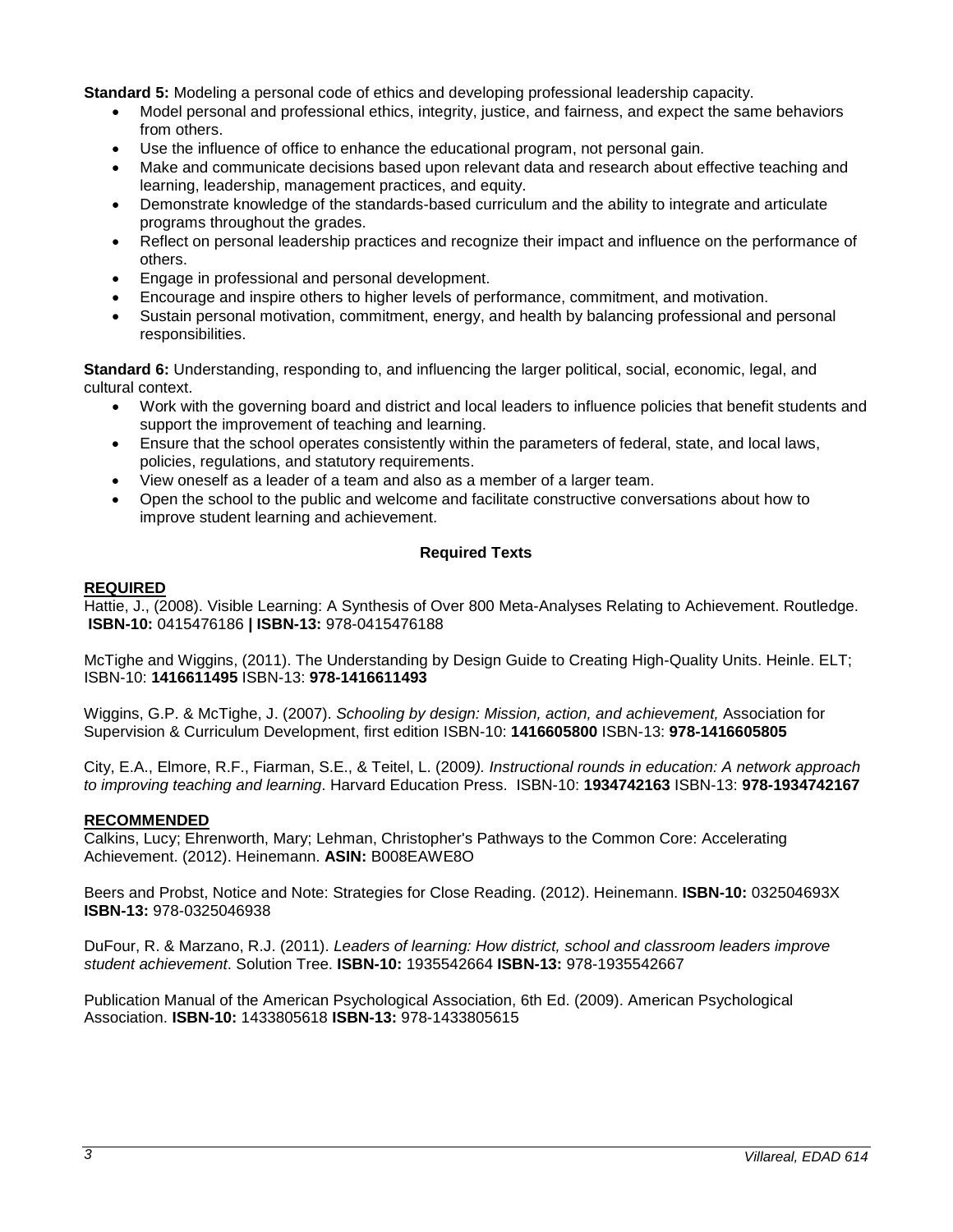### **GENERAL CONSIDERATIONS**

### **Assessment of Professional Dispositions**

Assessing a candidate's dispositions within a professional preparation program is recognition that teaching and working with learners of all ages requires not only specific content knowledge and pedagogical skills, but positive attitudes about multiple dimensions of the profession. The School of Education has identified six dispositions – social justice and equity, collaboration, critical thinking, professional ethics, reflective teaching and learning, and life-long learning—and developed an assessment rubric. For each dispositional element, there are three levels of performance - *unacceptable*, *initial target*, and *advanced target*. The description and rubric for the three levels of performance offer measurable behaviors and examples.

The assessment is designed to provide candidates with ongoing feedback for their growth in professional dispositions and includes a self-assessment by the candidate. The dispositions and rubric are presented, explained and assessed in one or more designated courses in each program as well as in clinical practice. Based upon assessment feedback candidates will compose a reflection that becomes part of the candidate's Teaching Performance Expectation portfolio. Candidates are expected to meet the level of *initial target* during the program.

### **School of Education Attendance Policy**

Due to the dynamic and interactive nature of courses in the School of Education, all candidates are expected to attend all classes and participate actively. At a minimum, candidates must attend more than 80% of class time, or s/he may not receive a passing grade for the course at the discretion of the instructor. Individual instructors may adopt more stringent attendance requirements. Should the candidate have extenuating circumstances, s/he should contact the instructor as soon as possible. *(Adopted by the COE Governance Community, December, 1997).*

### **Students with Disabilities Requiring Reasonable Accommodations**

Candidates with disabilities who require reasonable accommodations must be approved for services by providing appropriate and recent documentation to the Office of Disable Student Services (DSS). This office is located in Craven Hall 4300, and can be contacted by phone at (760) 750-4905, or TTY (760) 750-4909. Candidates authorized by DSS to receive reasonable accommodations should meet with their instructor during office hours or, in order to ensure confidentiality, in a more private setting.

## **COURSE REQUIREMENTS**

### **Assignments**

**A. Instructional Practices Expert Presentations (30 points): (Groups of four)** As an instructional leader your task is not to simply be an "expert" in your subject but be able to provide guidance to others on various instructional practices. As a Principal/Assistant Principal you will be challenged to provide NEW teachers with guidance on an INSTRUCTIONAL PRACTICE that will NOW be aligned with Common Core Standards in a no more than 20 minute NEW teacher orientation, they are:

## **#1: SELECT ONE INSTRUCTIONAL PRACTICE**

- 1. Essential Elements of Instruction (EEI)
- 2. Understanding by Design (UbD)\* (differ from class work)
- 3. International Baccalaureate Primary Years Programme (IBPYP), International Baccalaureate Middle Years Programme (IBMYP) or International Baccalaureate Diploma Programme (IBDP)
- 4. Sheltered Instruction Observation Protocol (SIOP)
- 5. The Madeline Hunter Direct Instruction Model
- 6. Walk through Protocol
- 7. Universal Design for Learning
- 8. Cooperative Learning (Co-Teaching)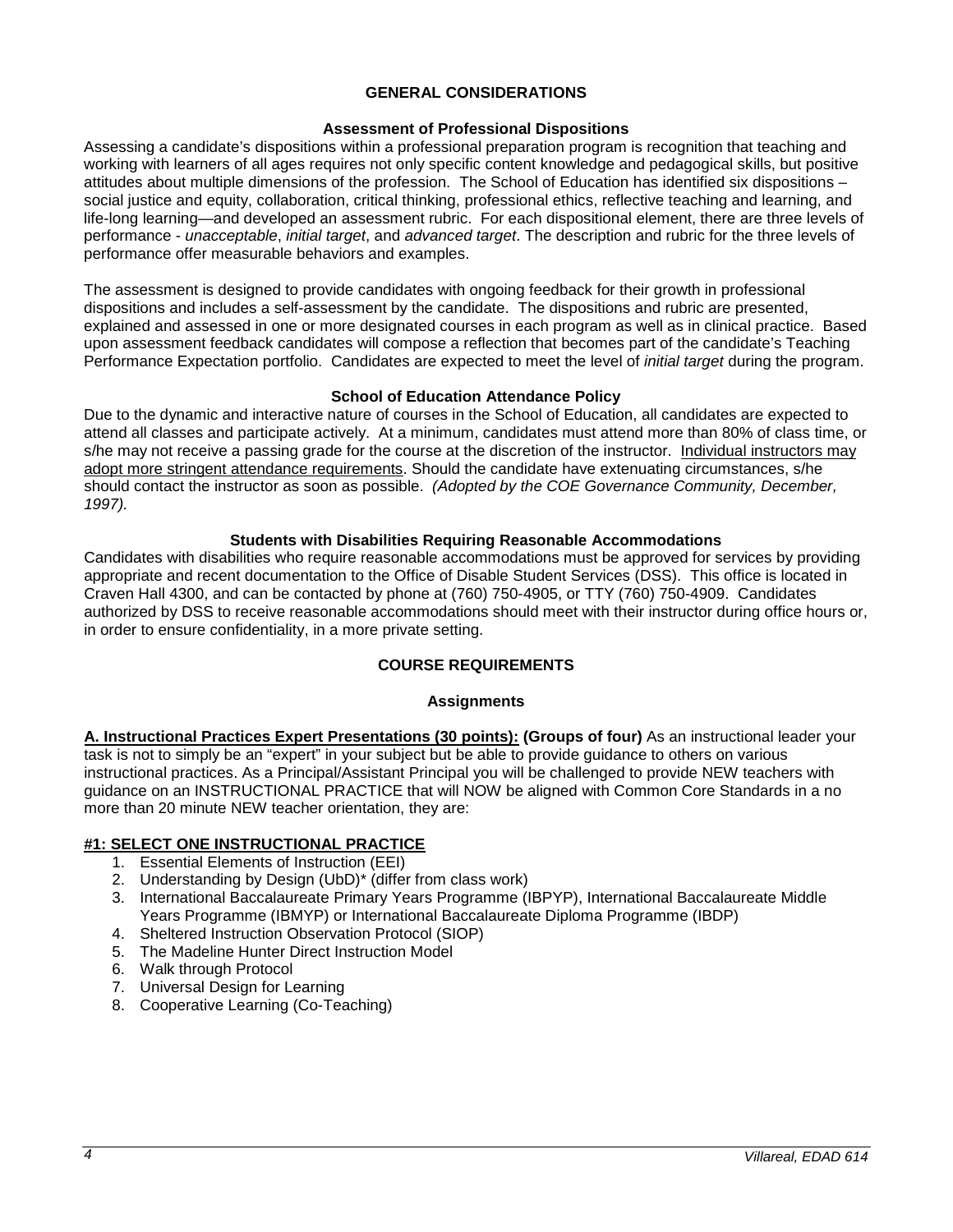## **#2: SELECT TWO QUESTIONS FOR OUTCOMES**

Imagine your colleagues (NEW teachers) you are presenting to will have the following questions from *The Art and Science of Teaching,* Marzano (2007), pick at least three to include in your presentation:

1. What will I do to establish and communicate learning goals, who tracks student progress, and celebrate success?"

- 2. What will I do to help students effectively interact with new knowledge?
- 3. What will I do to help students practice and deepen their understanding of new knowledge?
- 4. What will I do to help students generate and test hypotheses about new knowledge?
- 5. What will I do to engage students?

6. What will I do to establish and maintain classroom rules and procedures?

7. What will I do to recognize and acknowledge adherence and lack of adherence to classroom rules and procedures?

- 8. What will I do to establish and maintain effective relationships with students?
- 9. What will I do to communicate high expectations for all students?
- 10. What will I do to develop effective lessons organized into a coherent unit?

## **#3: COLLABORATE WITH COHORT COLLEAGUES NO MORE THAN 4 TO PRESENT**

Research, Design and Facilitate a 20 minute presentation that will engage the audience of fellow cohort members who will stand in as your "NEW" teachers during this orientation which you will model BEST TEACHING PRACTICES as you simultaneously teach them this new content. (SEE RUBRIC for further details)

**B. Instructional Conference Summary (20 points): (Individual)** Using a specific instructional observation and conference format taught in class, you will observe a lesson taught by a colleague in your school, prepare an instructional conference with written feedback for the teacher, and conduct an instructional conference with the teacher on what you observed. You will then reflect on the experience in a 1-2 page written summary.

### **C. Instructional Leadership Site Assessment: Implementing Common Core for Instructional Improvement**

**(20 points): (Individual)** Using one of the required textbooks, you will complete an assessment of the current instructional leadership practices in your school. This is your opportunity to implement theory into practice. You will then design an instructional improvement plan, including an overview of the school and administrative team, specific suggested activities for improvement, and a comparison of one CITED research based approach with your instructional leadership in the school. You will present in a no more than 10 minute presentation on our last night of class.

**D. TABLET INSTRUCTIONAL PRACTICE APP (10 points): (Pairs)** Using a tablet either Android or Apple your task is to choose an application (app) that you will have to PITCH to your cohort colleagues in a two minutes or less answering the following two questions:

- 1) What is the app and might this improve Instructional Teaching, Learning and/or Leadership?
- 2) Describe how this app might provide the Instructional Leader with a more efficient and effective experience.

**E. PERSONAL LEARNING NETWORK (PLN) (10 points): (Individual)** Each day through the social media, TWITTER educators across the world gather to discuss various topics of interest in Education K-16. Your task is to engage in a hashtag (i.e. #edchat) during a weekday/weekend for no more than one hour to that you will have to PITCH to your cohort colleagues in a two minutes or less answering the following two questions:

- 1) How and why did you select this Hashtag?
- 2) Share one thing you learned about the content or experience as a whole.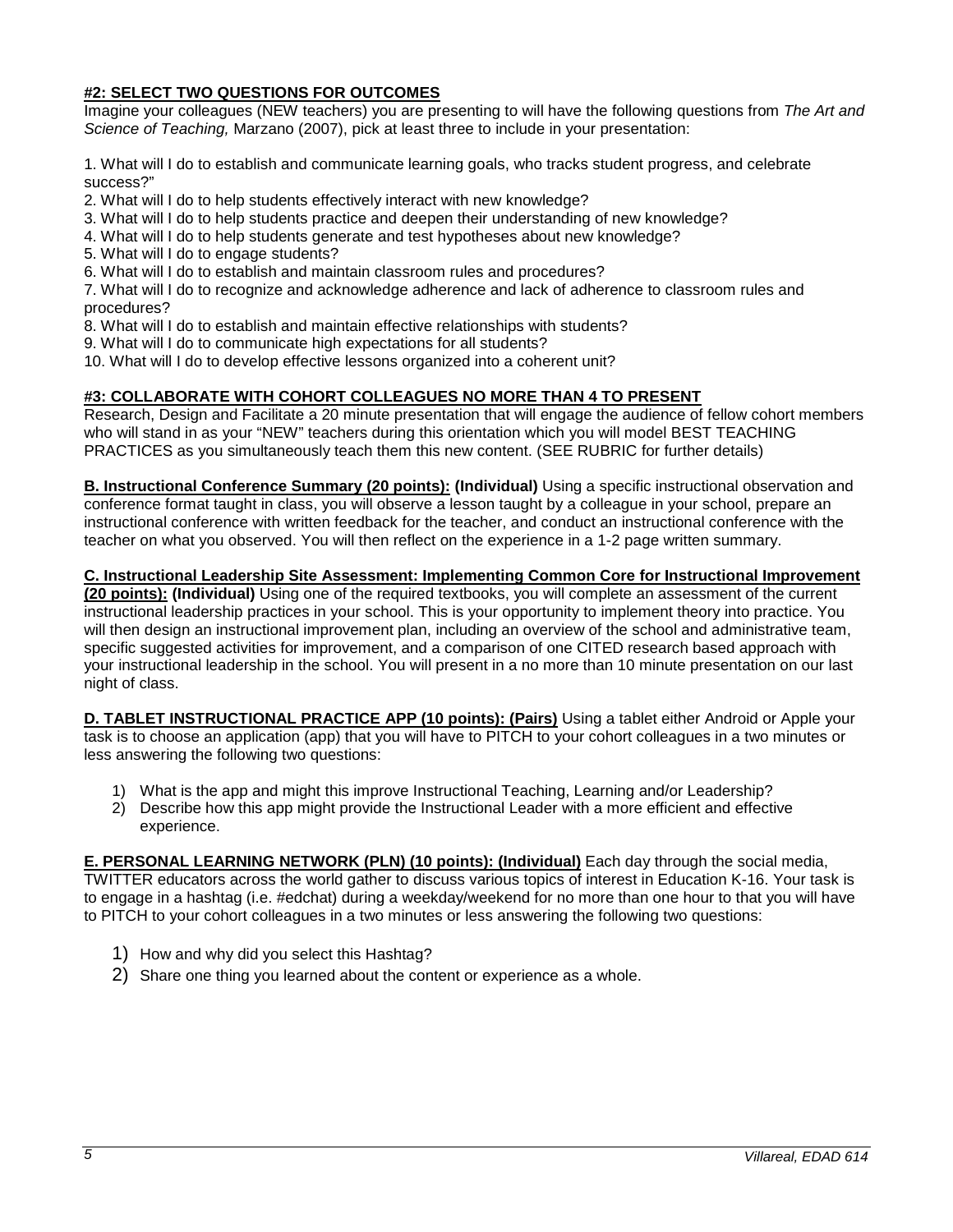### **Grading Standards**

All students are expected to participate in class activities and demonstrate reflective learning. It is important that students are well-prepared for course sessions by completing the readings and assignments scheduled BEFORE each class session.

All assignments are to be submitted on the due date. **Assignments not handed in on the due date will lose 10% of earned credit per day.** Assignments should adhere to APA style (see above Graduate Writing Requirement) submitted electronically on Moodle.

| <b>Instructional Practices Expert Presentations</b>                    | 30 points |
|------------------------------------------------------------------------|-----------|
| <b>Instructional Conference Summary</b>                                | 20 points |
| Instructional Leadership Site Assessment: Implementing Common Core for | 30 points |
| Instructional Improvement                                              |           |
| <b>Tablet Instructional Tablet App</b>                                 | 10 points |
| <b>Personal Learning Network</b><br>$\bullet$                          | 10 points |
|                                                                        |           |

### **All University Writing Requirement**

Every course at the university must have a writing requirement of at least 2500 words. Writing in this course will be completed by each candidate with various tasks, but not limited to: reflecting peer-to-peer online, designing class presentations and reflection sessions during class.

### **CSUSM Academic Honesty Policy**

"Students will be expected to adhere to standards of academic honesty and integrity, as outlined in the Student Academic Honesty Policy. All written work and oral presentation assignments must be original work. All ideas/materials that are borrowed from other sources must have appropriate references to the original sources. Any quoted material should give credit to the source and be punctuated with quotation marks.

Students are responsible for honest completion of their work including examinations. There will be no tolerance for infractions. If you believe there has been an infraction by someone in the class, please bring it to the instructor's attention. The instructor reserves the right to discipline any student for academic dishonesty in accordance with the general rules and regulations of the university. Disciplinary action may include the lowering of grades and/or the assignment of a failing grade for an exam, assignment, or the class as a whole."

Incidents of Academic Dishonesty will be reported to the Dean of Students. Sanctions at the University level may include suspension or expulsion from the University.

### **Plagiarism:**

As an educator, it is expected that each student will do his/her own work, and contribute equally to group projects and processes. Plagiarism or cheating is unacceptable under any circumstances. If you are in doubt about whether your work is paraphrased or plagiarized see the Plagiarism Prevention for Students website [http://library.csusm.edu/plagiarism/index.html.](http://library.csusm.edu/plagiarism/index.html) If there are questions about academic honesty, please consult the University catalog.

### **Use of Technology**

Students are expected to demonstrate competency in the use of various forms of technology (i.e. word processing, electronic mail, Moodle, use of the Internet, and/or multimedia presentations). Specific requirements for course assignments with regard to technology are at the discretion of the instructor. Keep a digital copy of all assignments for use in your teaching portfolio. All assignments will be submitted online, and some will be submitted in hard copy as well. Details will be given in class.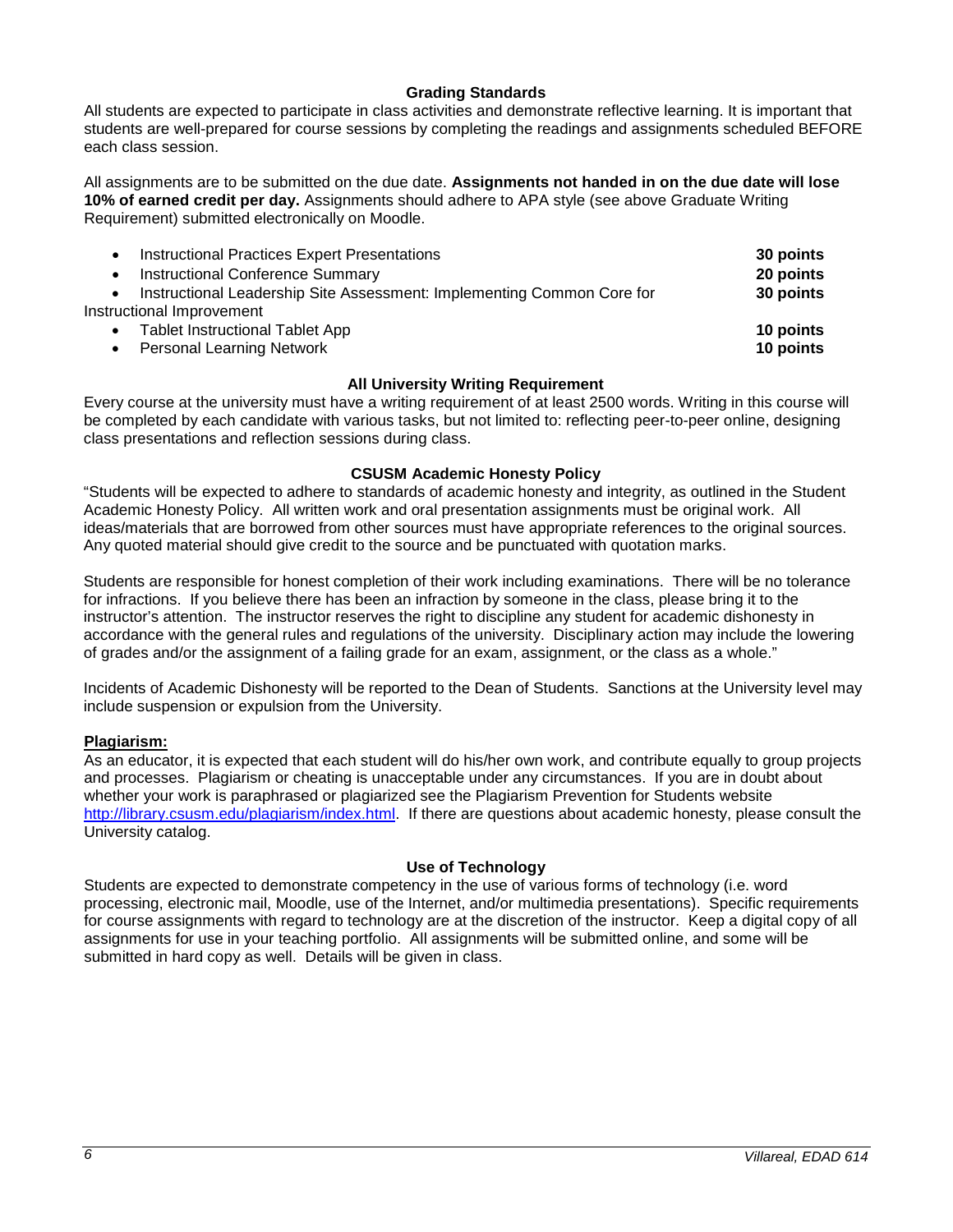### **Electronic Communication Protocol**

Electronic correspondence is a part of your professional interactions. If you need to contact the instructor, e-mail is often the easiest way to do so. It is my intention to respond to all received e-mails in a timely manner. Please be reminded that e-mail and on-line discussions are a very specific form of communication, with their own nuances and etiquette. For instance, electronic messages sent in all upper case (or lower case) letters, major typos, or slang, often communicate more than the sender originally intended. With that said, please be mindful of all e-mail and on-line discussion messages you send to your colleagues, to faculty members in the School of Education, or to persons within the greater educational community. All electronic messages should be crafted with professionalism and care.

Things to consider:

- Would I say in person what this electronic message specifically says?
- How could this message be misconstrued?
- Does this message represent my highest self?
- Am I sending this electronic message to avoid a face-to-face conversation?

In addition, if there is ever a concern with an electronic message sent to you, please talk with the author in person in order to correct any confusion.